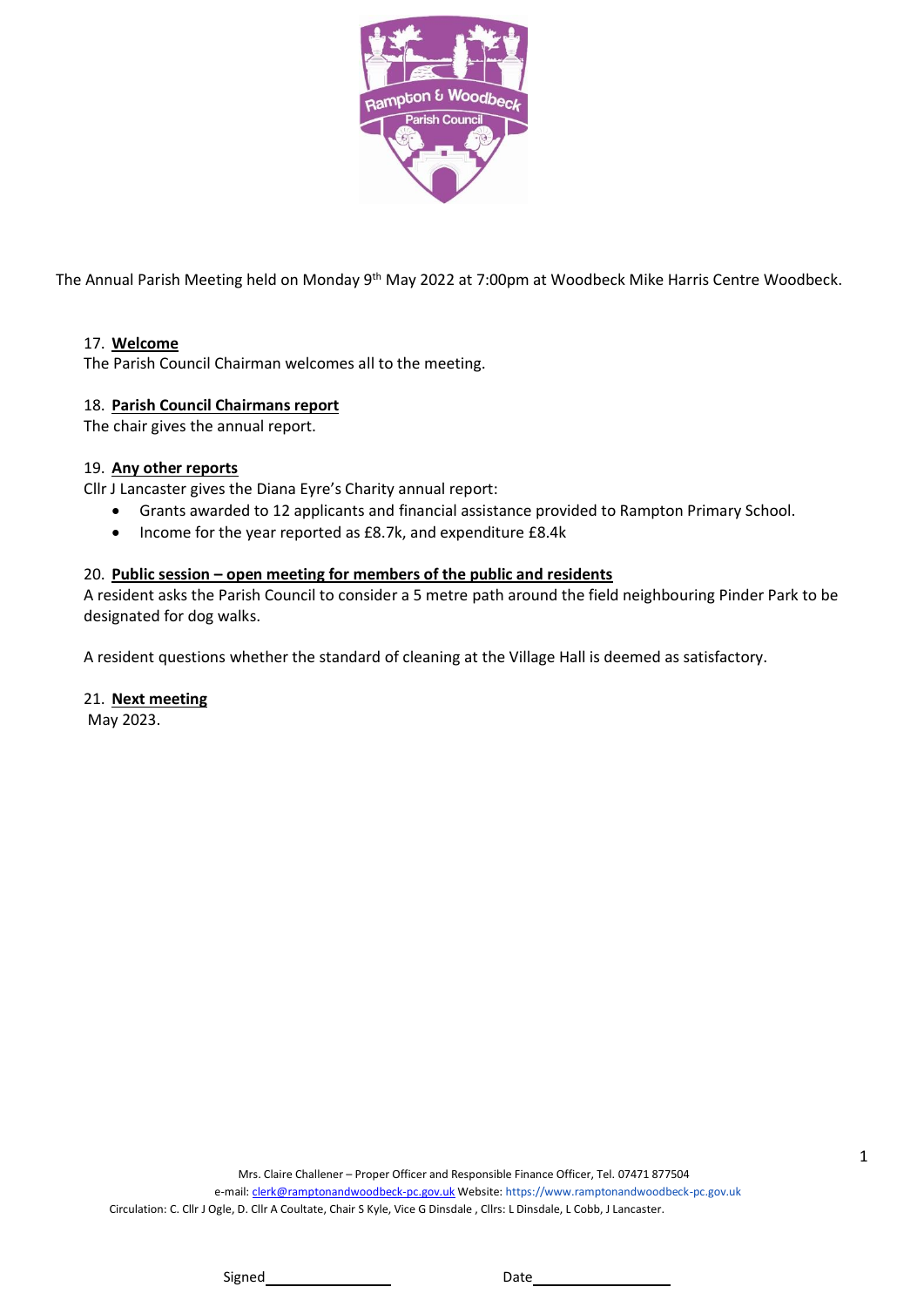

The Annual Parish Council Meeting held on Monday 9<sup>th</sup> May 2022 proceeding the Annual Parish Meeting at Woodbeck Mike Harris Centre .

22. **Declarations of Interest**

None declared.

- 23. **Election of Chair** Sue Kyle is nominated and elected as Chair.
- 24. **Election of Vice Chair**

Gary Dinsdale is nominated and elected as Vice Chair.

- *25.* **Confirmation of the accuracy of the minutes of the last Annual Meeting of the Council** The minutes of the last annual meeting are signed as true and as an accurate recording of proceedings.
- 26. **Review of delegation arrangements to committees, sub-committees, staff and other local authorities;** HR Committee: Cllrs: S Kyle, L Cobb, L Dinsdale reserve: G Dinsdale Diane Eyres: Cllr J Lancaster Moor Pools Charity: Cllrs: all Cllrs
- 27. **Review of the terms of reference for committees;** The terms of reference for all committees are reviewed and re-adopted for the year.
- 28. **Review and adoption of appropriate Code of Conduct, Standing Orders and Financial Regulations;** The policies are reviewed and re-adopted for the year.
- 29. **Review of inventory of land and other assets including buildings and office equipment;** Inventories are reviewed, the new Lawn mower is to be added and all lists are re-adopted for the year.
- 30. **Review of the Council's and/or staff subscriptions to other bodies;** The NALC, SLCC and RCAN subscriptions are all agreed to be reviewed.
- 31. **Review of the Council's complaints procedure;** The policy is reviewed and readopted for the year.

Circulation: C. Cllr J Ogle, D. Cllr A Coultate, Chair S Kyle, Vice G Dinsdale , Cllrs: L Dinsdale, L Cobb, J Lancaster.

2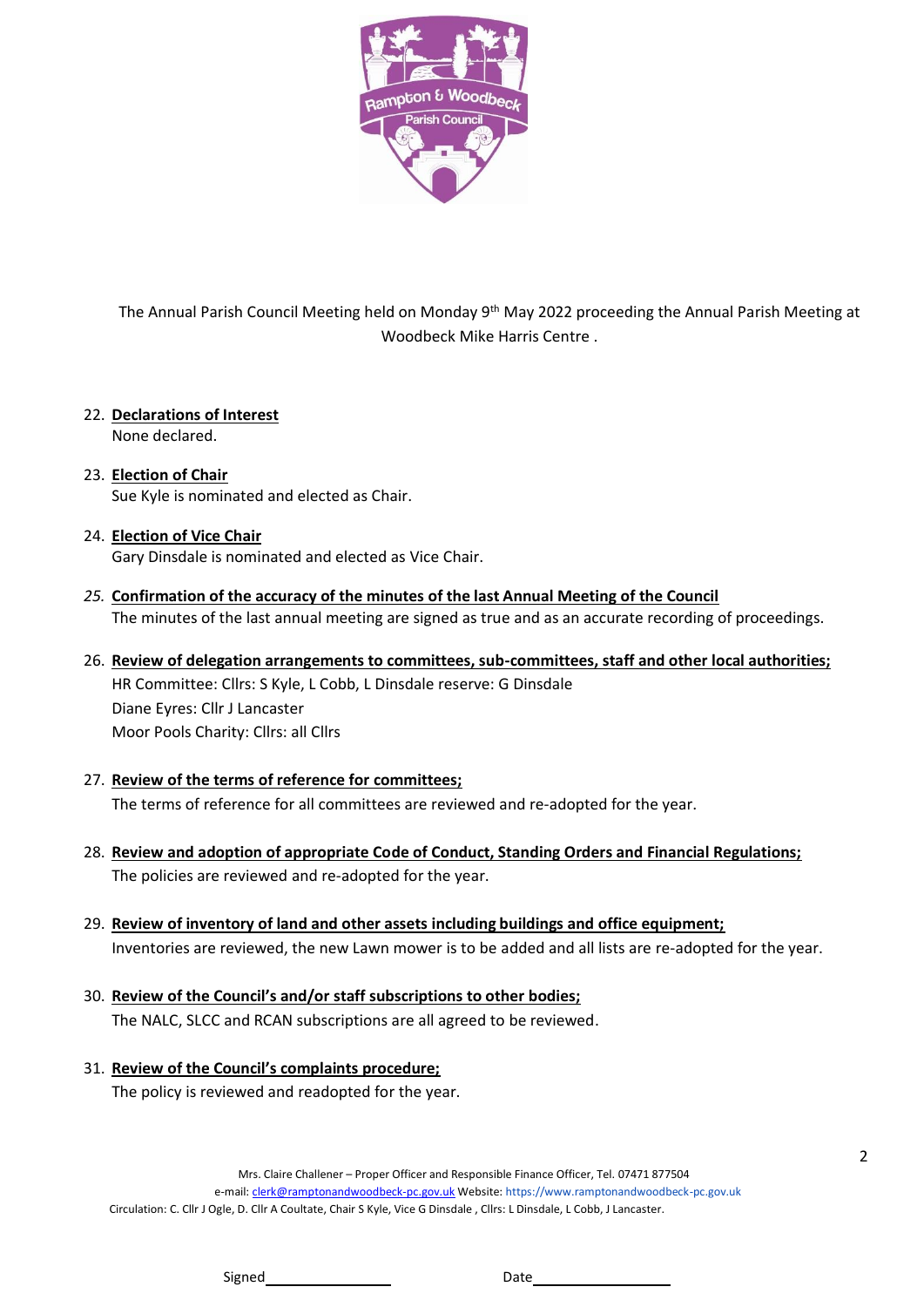

- 32. **Review of the Council's policies, procedures and practices in respect of its obligations under freedom of information and data protection legislation (see also standing orders 11, 20 and 21);** The policy is reviewed and readopted for the year.
- 33. **Review of the Council's policy for dealing with donations;** The policy is reviewed and adopted for the year.
- 34. **Review of the Council's policy for dealing with the press/media;** The policy is reviewed and readopted for the year.
- 35. **Review of the Council's employment policies and procedures;** The policy is reviewed and readopted for the year with on-going actions to be addressed via the HR Committee.
- 36. **Determining the time and place of ordinary meetings of the Parish Council for the year.** Meeting dates agreed on the second Monday of the month, excluding August, December and February.

Signed Date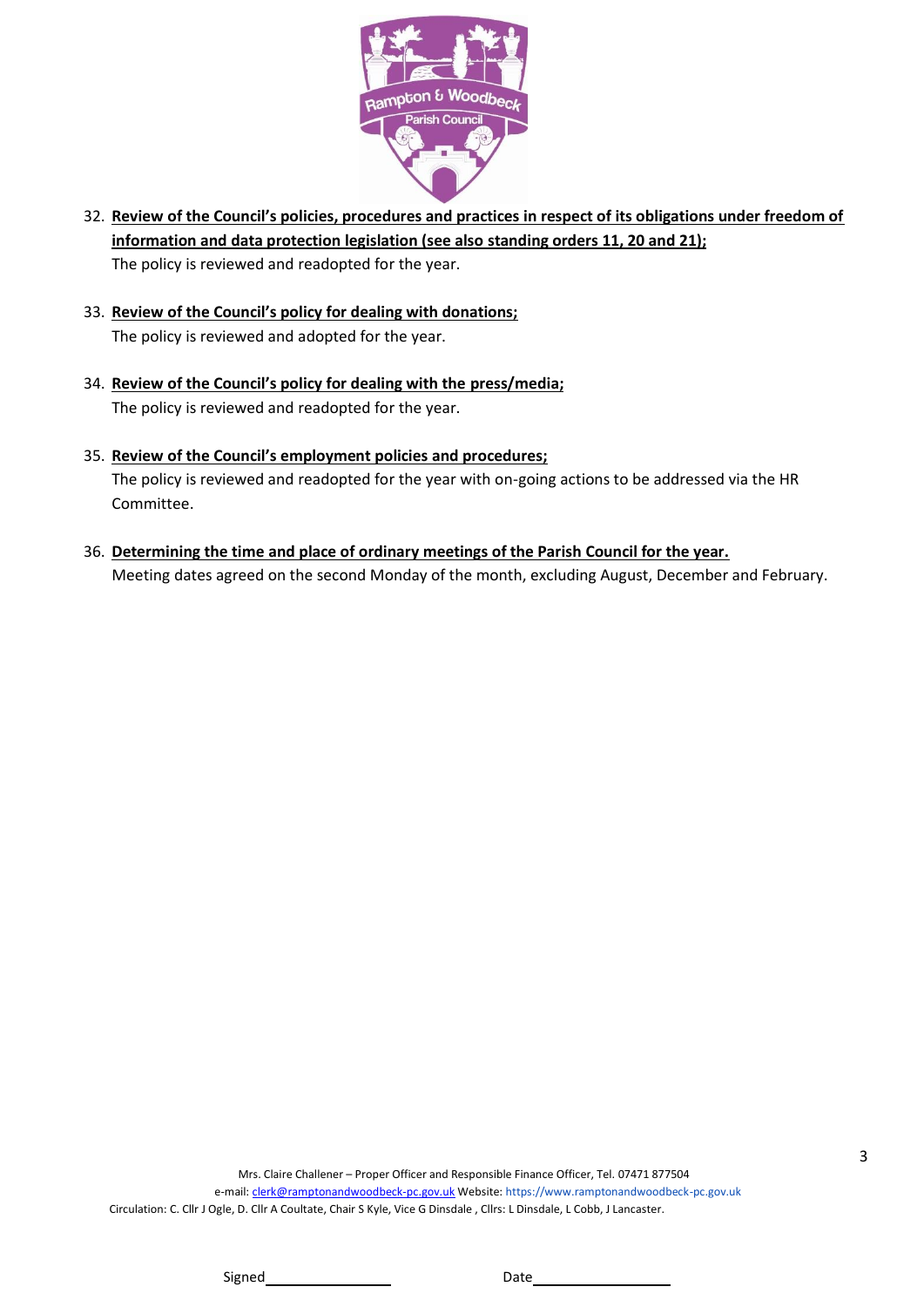

# **Draft Minutes of the meeting of Rampton & Woodbeck Parish Council held on the 9th May 2022 proceeding the Annual Parish Council meeting at Mike Harris Centre Woodbeck**

Members and Officers present Councillors: S Kyle (chair) G Dinsdale (vice), L Dinsdale, L Cobb, J Lancaster, S Claypole Clerk and Responsible Finance Officer: C Challener County Councillor: None present District Councillor: None present Members of the Public: 1

## 37. **Welcome**

The Chairman opens the meeting and welcomes all.

38. **Apologies**

None

#### 39. **Declarations of Interest**

None received.

#### 40. **Lottery Draw**

32, 4, 21, 105, 51, 86

#### 41. **Meeting adjourned for Public Discussion – 15 minutes**

A resident question's the line management of a member of staff. Cllr Dinsdale provides an explanation. They ask whether the section of land opposite Torksey Street could be maintained by the village warden.

#### 42. **District and Borough Councillor Reports**

None

#### 43. **Minutes**

It was **resolved** that the minutes of the meeting of the previous meeting were taken as read, approved and signed by the Chairman as an accurate record of proceedings.

#### 44. **Councillor Reports**

- a) It is **determined** to purchase signs to deter Dog fouling at the land rear of the village hall. Clerk to purchase x2 'No Dog' rigid signs, £50 earmarked.
- b) Cllr S Kyle provides an update on the Woodbeck Hospital and Community forum, newsletter and new inbox system. It is agreed that Cllr L Dinsdale will address responsibilities of H&S matters at the Woodbeck Playpark with the trust.

## 45. **Planning applications, determinations, and consultations**

None

Mrs. Claire Challener – Proper Officer and Responsible Finance Officer, Tel. 07471 877504 e-mail[: clerk@ramptonandwoodbeck-pc.gov.uk](mailto:clerk@ramptonandwoodbeck-pc.gov.uk) Website: https://www.ramptonandwoodbeck-pc.gov.uk

Circulation: C. Cllr J Ogle, D. Cllr A Coultate, Chair S Kyle, Vice G Dinsdale , Cllrs: L Dinsdale, L Cobb, J Lancaster.

4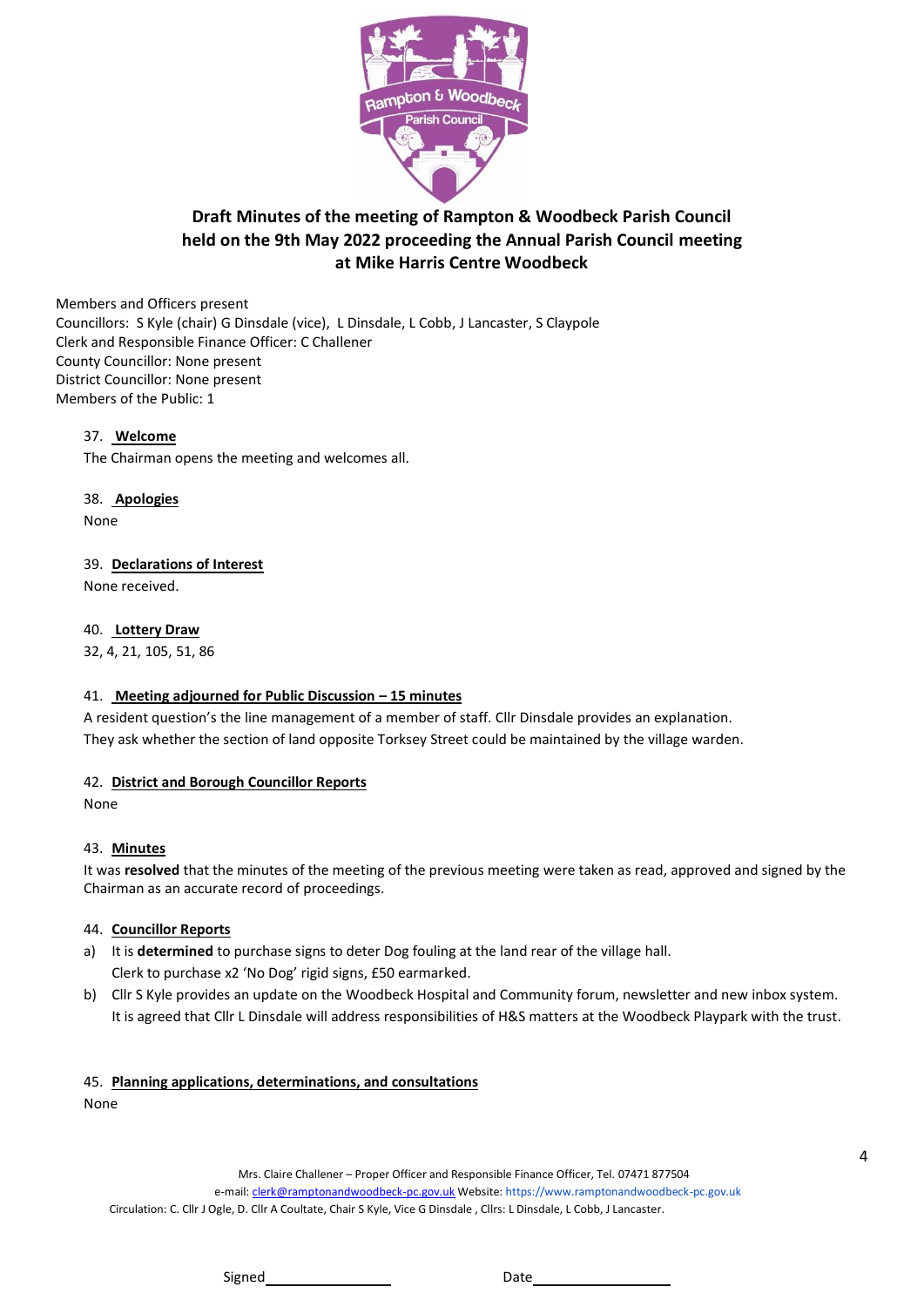

## 46. **Finance**

The bank reconciliation for the month is reviewed by the Parish Council and signed off by the council for the period.

| Income for the Month: |            |
|-----------------------|------------|
| Village hall Income   | £288.00    |
| Land Rental Income    | £357.50    |
| Precepts              | £22,777.00 |

#### **Expenditure for the Month:**

| WIFI & Phone         | Village Hall          | £32.65  |
|----------------------|-----------------------|---------|
| <b>Grass Cutting</b> | Grass & Hedge Cutting | £360.00 |
| <b>Grass Cutting</b> | Grass & Hedge Cutting | £68.00  |
| Energy               | Village Hall          | £38.62  |
| Music licence        | <b>Village Hall</b>   | £324.17 |
| ICO                  |                       | £35.00  |
| Insurance            | Subs                  | £142.80 |
|                      |                       |         |

#### **The following amounts are resolved for payment for the current month.**

| ACER - Grass cuts/ Strimming | £428.00 |
|------------------------------|---------|
| Vodaphone                    | £35.18  |
| Energy                       | £37.20  |
| Petrol Mower                 | £10.00  |
|                              |         |

#### 47. **Queens Jubilee**

Cllr L Dinsdale provides an update on events over the next few weeks leading to the Jubilee weekend. Information to be published on social media, and door drop leaflet costs to be ascertained from the publisher. All proceeds made from the event to go towards the 'west window church fund raiser'.

## 48. **Village Hall Matters**

- a) It is determined not to facilitate food stalls in the car park for sales to residents due to the costs associated with having the hall open. Food Stalls with generators will be considered on Pinder Park, Cllr S Kyle to contact the pizza vendor at Woodbeck.
- b) It is **resolved** to repair the Dyson via the contractor at £75.00.
- c) It is **resolved** to purchase oil for the oil tank, service and purge if required. Money is earmarked for progression at £1.5k. Cllr Dinsdale suggests reviewing requirements at the next meeting, suggesting a timed thermostat, or SMART metre and later progressing with an alternative energy supply.

#### 49. **Trim Trail**

The decision to determine whether to repair, replace or remove the trim trail in Pinder Park due to rotting wood is adjourned until after the RoSPA report is received. Cllr Dinsdale to visit the site to ascertain severity of the issue.

Mrs. Claire Challener – Proper Officer and Responsible Finance Officer, Tel. 07471 877504

e-mail[: clerk@ramptonandwoodbeck-pc.gov.uk](mailto:clerk@ramptonandwoodbeck-pc.gov.uk) Website: https://www.ramptonandwoodbeck-pc.gov.uk Circulation: C. Cllr J Ogle, D. Cllr A Coultate, Chair S Kyle, Vice G Dinsdale , Cllrs: L Dinsdale, L Cobb, J Lancaster.